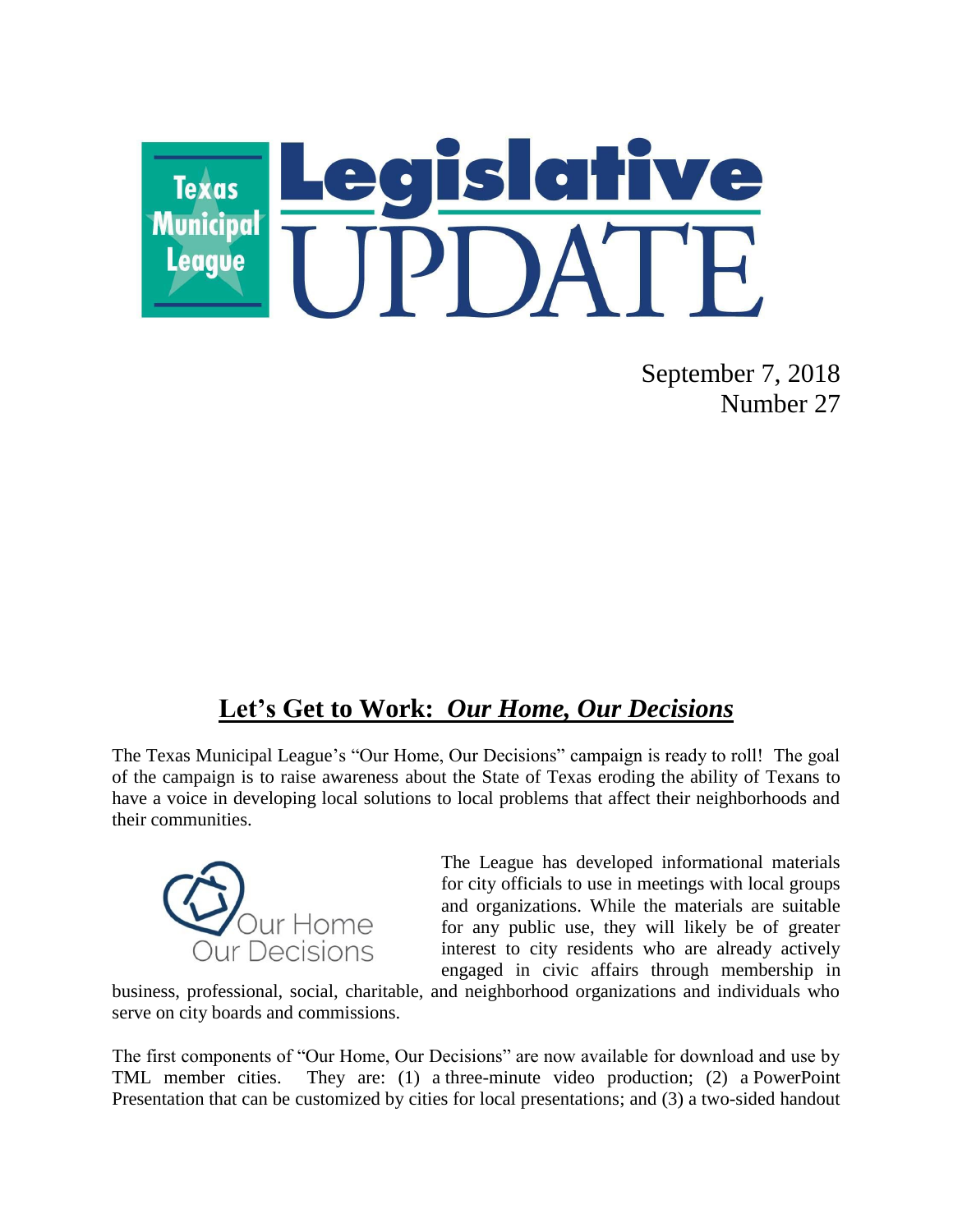in PDF format. The video production can be used as an introduction to the slide presentation, and the handout can be photocopied and distributed to attendees. The components, as well as a document with tips on how to use them, are available at [www.tml.org/ourhomeourdecisions.](http://www.tml.org/ourhomeourdecisions)

Please feel free to modify all or parts of the materials to suit your city's needs. If you have questions about the materials or want additional advice on how to use them, contact [legislative@tml.org.](mailto:legislative@tml.org)

## **FCC Releases Preemptive Small Cell Order**

The Federal Communications Commission released a long-awaited [order](https://docs.fcc.gov/public/attachments/DOC-353962A1.pdf) last Wednesday that further preempts city authority over small cell deployment. One of the key components of the order is a cap of \$270 on annual right-of-way rental fees. That amount is higher than the \$250 in Texas law, but the Texas amount is currently being challenged in state court. If the state suit is successful, further litigation may be necessary to overcome the federal cap.

League staff will coordinate with the National League of Cities and others to review the 100 page document in the coming days and report further on details.

## **Attorney General: Election Judges Carrying Guns**

The Texas attorney general has concluded, in **Opinion No. KP-0212**, that a presiding election judge who is licensed to carry a handgun may do so at most polling places during the voting period.

Section 46.03 of the Penal Code provides that a "person commits an offense if the person intentionally, knowingly, or recklessly possesses or goes with a firearm…on the premises of a polling place on the day of an election or while early voting is in progress." However, the same section exempts "active judicial officers" from the prohibition. The judge of a district court is such an officer under state law. Interestingly, state law grants a presiding election judge "the *power of a district judge* to enforce order and preserve the peace."

All that is to say that a presiding election judge with a license to carry may do so "from the time the judge arrives at the polling place on election day until the judge leaves the polling place after the polls close." Regarding location, the presiding election judge's law enforcement authority exists "in the polling place and in the area within which electioneering and loitering are prohibited."

Other prohibitions could limit when a licensed presiding judge can carry. For example, a private business owner has the authority under other law to prohibit carry by the posting of so-called 30.06 and/or 30.07 signs. Thus, a grocery store owner still has the authority to prohibit a presiding judge from carrying on the premises if proper notice is given.